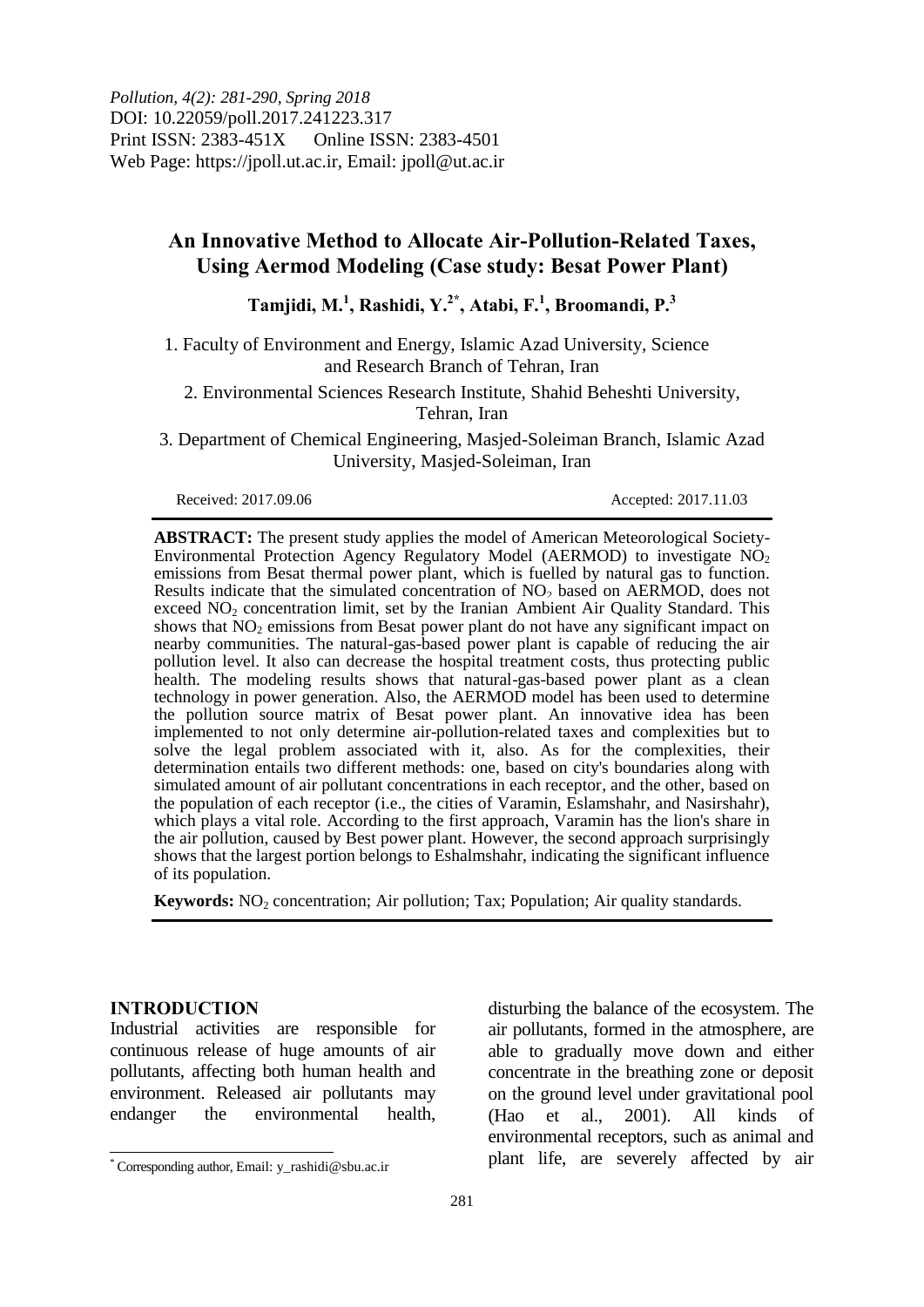pollutants, which might eventually result in their demise (Markandeya et al., 2016a; Kisku & Markandeya, 2015; Ghadiri et al., 2017). In order to predict the atmospheric build-up of air pollutants, many Air Quality Models have been developed over the years, which are even used to determine ground level concentrations of air pollutants, likely capable of affecting the property and life (Markandeya et al., 2016a; Ghadiri et al., 2017; Kumar et al., 2017). Thanks to a wide variety of chemical methods, the released air pollutants can be directly measured both quantitatively and qualitatively; however, recent mathematical models have proven to be more reliable and popular tools to predict ground level concentrations of air pollutants at desired locations in downwind direction. Current modern Air Quality Models are capable of providing the exposure level in any particular distance and direction from the source points at differing heights (Kisku & Markandeya, 2015). These Air Quality Models are widely used and popular, thanks to their easy operation and cost-effectiveness in comparison with actual field surveys for proper management of air pollutant emissions' impact on the environment. Also they can provide many detailed information in advance, such as the transport rate, transformation rate from one chemical form to another in an atmosphere based on prevailing climatic conditions, horizontal/vertical turbulence, diffusion/dispersal of the pollutants, and gravitational deposition of pollutants (Ali & Athar, 2010). In order to assess air pollutants' dispersion, these models generally use meteorological data, stack configurations, process technology, chemical reaction in the atmosphere, type of raw materials, terrain topology, and topography (Cuculeanu et al., 2010; Balaceanu & Stefan, 2004; Giakoumi et al., 2009). As a result of these predictions, preventive actions can be taken so that the magnitude of effects on human/animal life as well as the environment would be decreased

or diluted. Also, natural sources and lands could be saved from further degradation (Markandeya et al., 2016b). Atmospheric build-up of hazardous air pollutants might lead to the formation of a fog in a particular location, especially valleys of a hilly region, which is due to weak atmospheric stability conditions, such as thermal inversion, along with extremely stable ones (Tu et al., 2012; Markandeya et al., 2016b). For the purpose of evaluating Environmental Impact Assessment, American Meteorological Society/Environmental Protection Agency Regulatory Model (AERMOD) has been accepted by the Department of Environment (DOE) as a standard tool to predict the transportation of air pollutants (Ma et al., 2013; Seangkiatiyuth et al., 2011; Kumar et al., 2017; Baawain et al., 2017). Also, AERMOD has been utilized to predict dispersion of such air pollutants as  $SO<sub>2</sub>$  and NO<sup>2</sup> from a power plant (Ding, 2012; Mokhtar et al., 2014), particulate matter (Kesarkar et al., 2007), and smelting of mercury from silver (Hagan et al., 2011). Also, Mokhtar et al. (2014) used Air dispersion modelling (AERMOD) to predict ground level concentration within 10 km radius of the emission source. Based on Health Risk Assessment, various health risks were identified for both short-term and longterm dispersion of the desired air pollutants. In addition, Markamdeya et al. (2016b) showed that modeling results suggested that Gas-Based Power Plants could be considered a clean substitute for coal power plants, located inside the city and polluting the environment considerably. The main objective of the current modeling study is to estimate the potentials of air emissions from Besat gas-based power plant along with maximum ground level concentration of nitrogen dioxide  $(NO<sub>2</sub>)$ , and determine its share in reduction of the air quality in three receptors (namely, the cities of Varamin, Eslamshahr, and Nasirshahr) in downwind direction.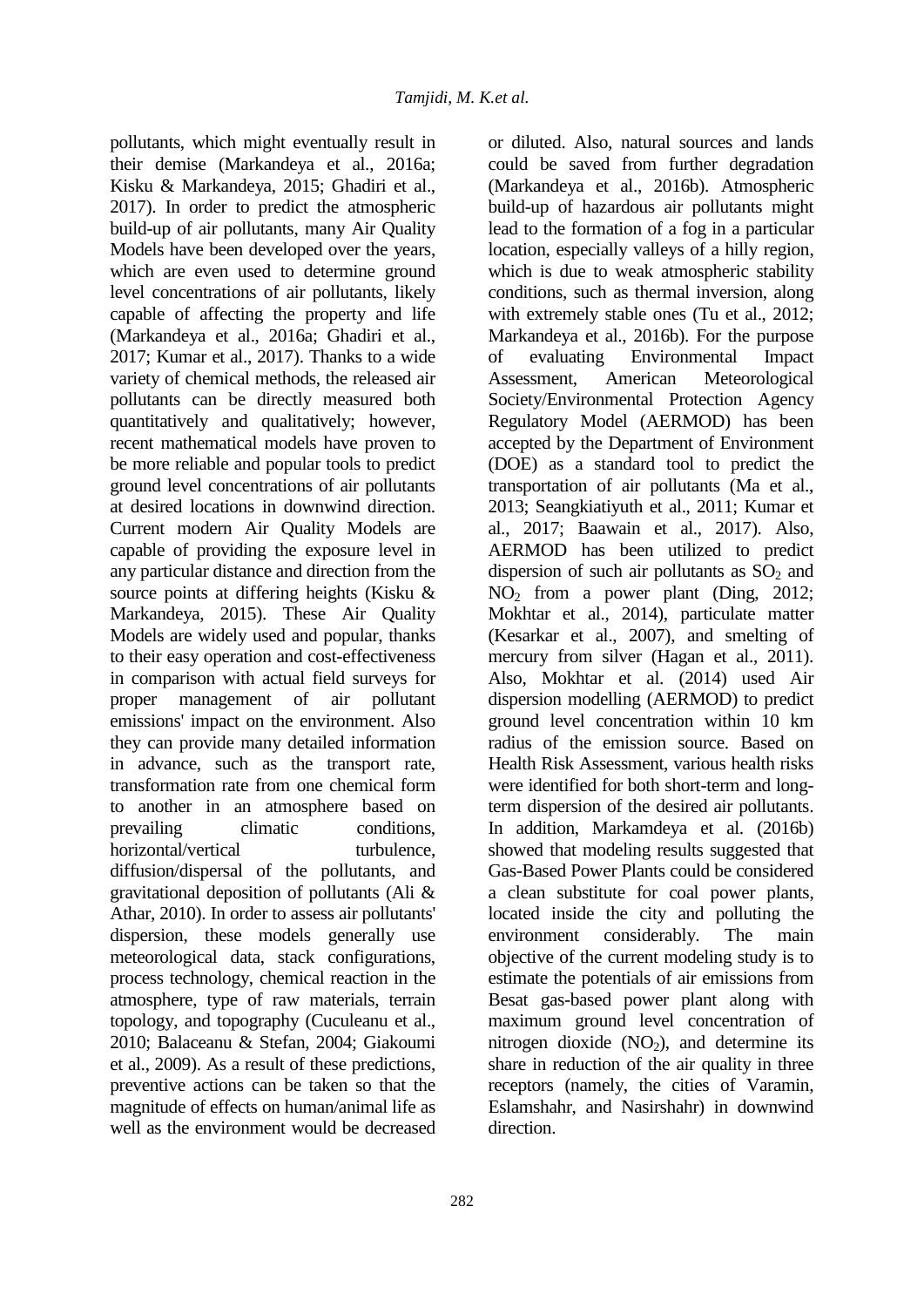

**Fig. 1. Besat power plant (the studied thermal power plant), located south of Tehran**

## **MATERIAL AND METHODS**

The studied thermal power plant is a  $3 \times 82.5$ MW power plant, located south of Tehran (Fig. 1). It receives natural gas as fuel. Table. 1 shows the basic information of the plant, while Table. 2 gives the average emission amount of various pollutants during a winter day from this power plant.

Table. 3 presents the locations and details of the meteorological stations. The meteorological analysis employed surface wind velocities and wind directions at 10 m above the ground to evaluate the primary impact areas of NOx emissions from the thermal power plant. In order to run the AERMOD modeling system, the surface meteorological data along with cover and ceiling height were obtained from Mehrabad Station (35°41′ 21″ N, 51°18′49″E). The upper meteorological data, used for accurate

wind fields' simulation, were obtained from Mehrabad station, too.

| <b>Parameter</b>                 | Specification |
|----------------------------------|---------------|
| Capacity (MW)                    | $3\times82.5$ |
| Number of stack                  | 3             |
| Stack height (m)                 | 28            |
| Stack diameter (m)               | 2.8           |
| Stack velocity (m/sec)           | 5.5           |
| Exit gas temperature (K)         | 408           |
| Flow rate of flue gas $(Nm^3/h)$ | 27            |

**Table. 2. Emissions of air pollutants from 3 stacks of Besat thermal power plant (Kg/day).**

| <b>Pollutant</b> | Natural gas as fuel |  |
|------------------|---------------------|--|
| SO <sub>2</sub>  | Insignificant       |  |
| CO               | Insignificant       |  |
| NOx              | 237                 |  |
| <b>PM</b>        | 9.5                 |  |
| H.C.             | Insignificant       |  |

| <b>Meteorological</b><br>station | Meteorological parameter                                                                                                                                                                                                            | <b>Distance from</b><br>reference point<br>(Km) | <b>Direction</b><br>from<br>reference<br>point |
|----------------------------------|-------------------------------------------------------------------------------------------------------------------------------------------------------------------------------------------------------------------------------------|-------------------------------------------------|------------------------------------------------|
| Mehrabad                         | Surface data: Global radiation $(W/m^2)$ , Pressure (mmHg),<br>Relative Humidity (%), Dry bulb Temperature at $10m$ ( $\overline{C}$ ),<br>Wind direction $(°)$ , and Wind speed (m/sec).                                           | 17.7 Km                                         | <b>NW</b>                                      |
| Mehrabad                         | Upper air data: Dew pint temperature $(°C)$ , Height above<br>sea level (m), Pressure (hPa), Relative Humidity (%), Dry<br>bulb Temperature ( $\rm{^{\circ}C}$ ), Wind direction ( $\rm{^{\circ}}$ ), and Wind<br>speed $(m/sec)$ . | $17.7$ Km                                       | <b>NW</b>                                      |

**Table. 3. Detailed information of meteorological stations.**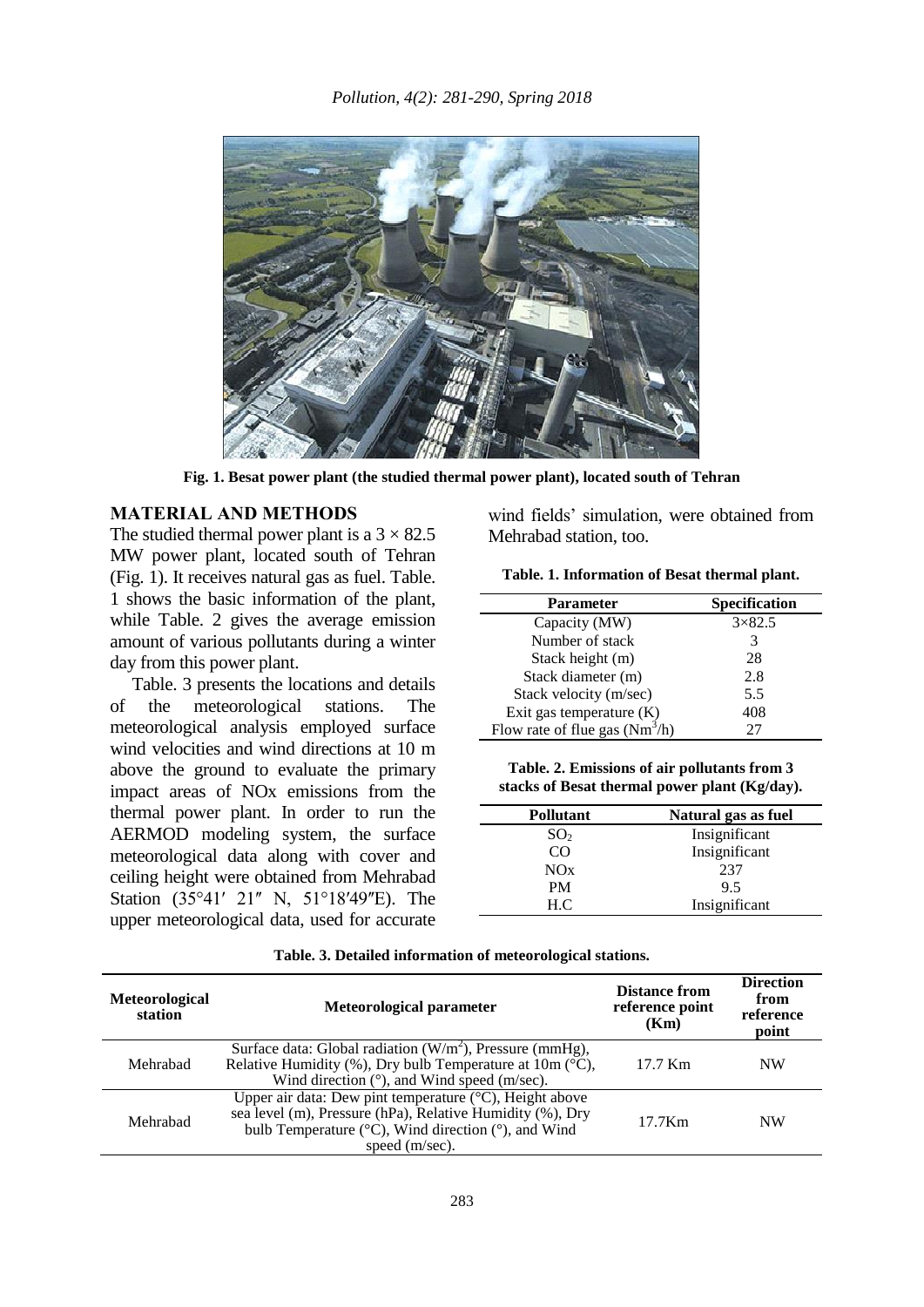A steady-state Gaussian plume model (AERMOD) is an updated version of Industrial Source Complex Model Source (ISC) models. AERMOD is a refined dispersion model in complex and simple terrains for receptors, some 50 km off the modelled source. This study employed AERMOD modelling system, version 16.216r (Lakes Environmental Software, Waterloo, Ontario, Canada), which consisted of three steps: AERMET

(AERMOD Meteorological Preprocessor), AERMAP (AERMOD Terrain Preprocessor), and AERMOD Gaussian Plume Model with PBL modules. Fig. 2 illustrates the sequence of the involved steps in AERMOD modelling. Based on the guideline on Air Quality Models, published by US EPA (2005), for the estimation of pollutant concentrations via an air quality model, five years of representative meteorological data are needed.



**Fig. 2. AERMOD modeling system.**

In this study, both surface and upper air meteorological data inputs (1st January2016 to 31st December 2016) for AERMOD were obtained from the measurements, made at the stations. Using AERMET View (Version 16.216r), the data were then preprocessed and got organized into a suitable format for AERMOD dispersion model. The required meteorological data for AERMOD are surface data (hourly values), describing conditions closer to ground level, and upper air data (daily values), describing higher conditions in the atmosphere (Table. 3). AERMOD uses boundary layer parameters, needed as input for AERMET processor. The required boundary layer parameters are albedo, Bowen ratio, and surface roughness, which were determined here in accordance with the US EPA (2005),

by examining an area around the study area, with a radius of 3 km. According to landuse classification, site-specific values of albedo (0.2075), Bowen ration (1.625), and surface roughness (1) were obtained from AERMET. The topographical effects of the site were addressed by employing the elevated terrain option in the software. Prior to modelling in AERMOD, the terrain data were pre-processed with AERMAP. In order to assess the maximum ground level pollutant concentrations, the current study used a comprehensive Cartesian receptor grid, extending to 30 km from the center of the emission source in AERMOD modelling. The Cartesian receptors grid (30  $km \times 30$  km domain) had a uniform spacing of 500 m. Three discrete receptors, namely the cities of Varamin, Eslamshahr, and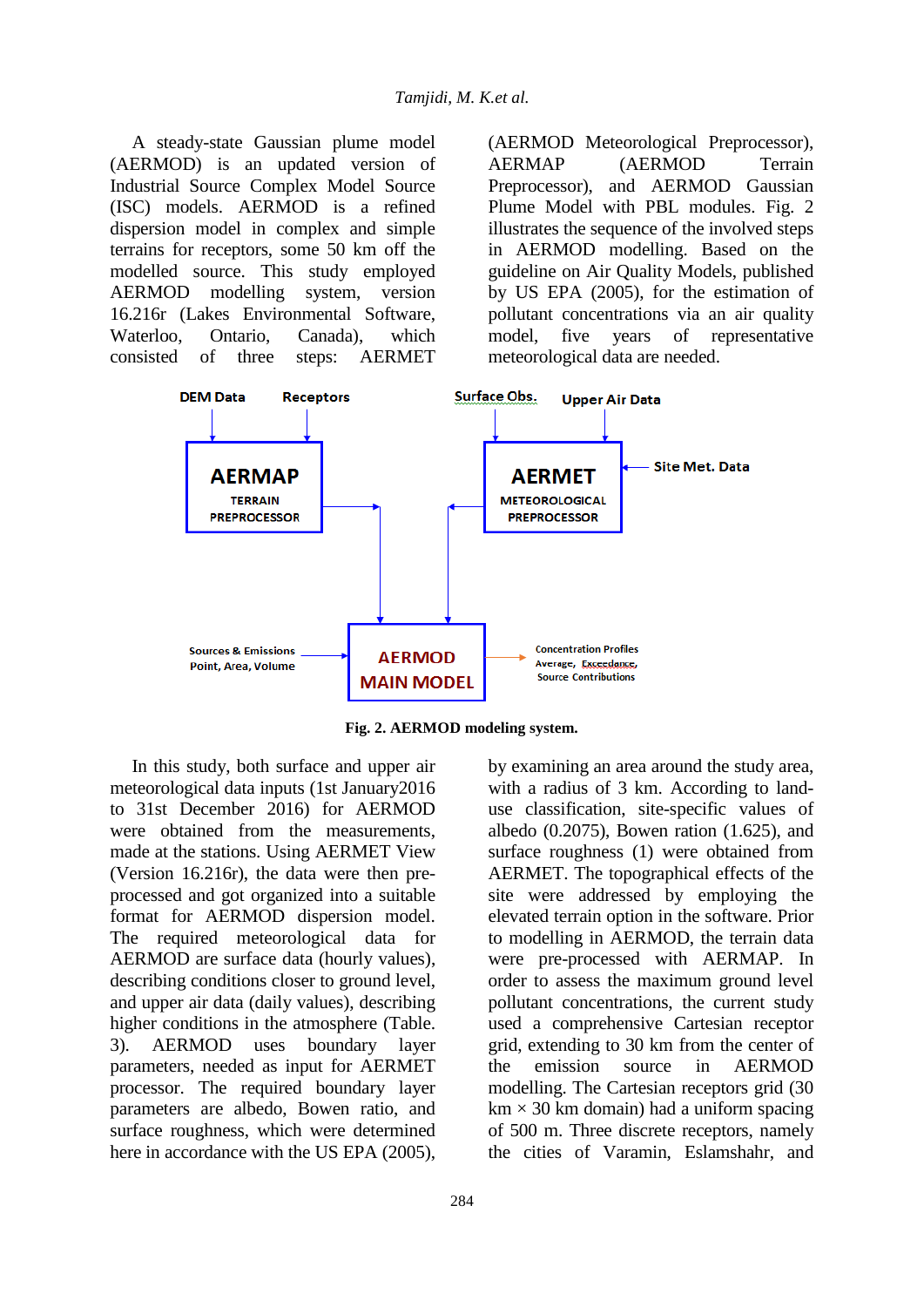Nasirshar, were 2 km, 43 km, and 48 km from the power plant, respectively. They were set in the modelling domain and got selected in order to study the share of this power plant in air quality reduction, as a result of the released air pollutants from Besat thermal power plant. Also, two different approach were used to estimate the allocation of air pollution taxes in the mentioned receptors.

## **RESULTS AND DISCUSSION**

Fig. 3 illustrates the prevailing wind (wind rose) over the studied period. Based on the results, the prevailing wind direction in the study area was from the west. The wind class frequency distribution indicated the

prevailing wind class was 2.1-3.6 m/sec with prevail percentage of 31%.

Figs. 4- 5 show  $NO<sub>2</sub>$  dispersion on 1hr and annual average basis with Fig. 4 demonstrating that the maximum ground level concentration occurred near the emission source for 1-hr  $NO<sub>2</sub>$  dispersion, whereas the influence of west wind direction was obvious in annual dispersion, resulting in maximum ground level concentrations in receptors east of the emission source. Between the three discrete receptors, receptor Varamin city experienced the maximum  $NO<sub>2</sub>$  concentration in all cases because of its proximity to the emission source (Besat power plant).



**Fig. 3. Wind Rose Plot of the wind speed, blown from West to East, for the case study during studied period. The prevailing wind class is 2.1-3.6 m/sec with prevail percentage of 31%.**



**Fig. 4. Simulated NO<sup>2</sup> dispersion on 1hr average basis using AERMOD model.**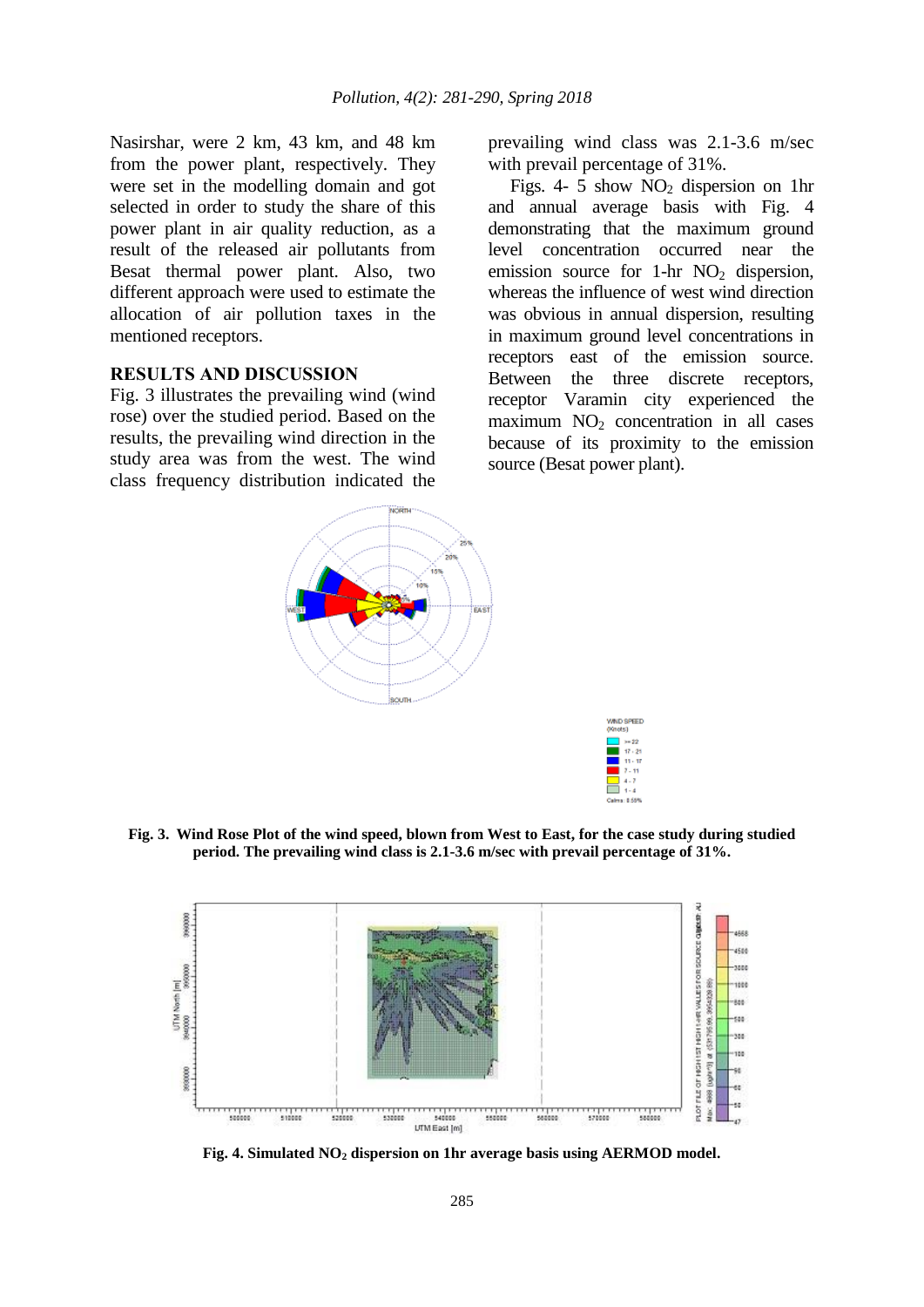

**Fig. 5. Annual average of simulated NO<sup>2</sup> dispersion, using AERMOD model.**

Table 4 shows the highest ground level concentration of the simulated pollutant for both average periods, comparing the ambient concentration of  $NO<sub>2</sub>$ , emitted from the studied natural gas power plant (Besat power plant) with Iranian and National Ambient Air Quality Standards (EPA NAAQS) and other guidelines. The simulated concentrations turned out to fall below Iranian air ambient standard and the NAAQS standard for  $NO<sub>2</sub>$  (hourly standard of 188)  $\mu$ g/m<sup>3</sup> and annually one of 100  $\mu$ g/m<sup>3</sup>). Results show that the receptors, far from Besat power plant, were exposed to a very low and acceptable concentration of the pollutant. EU and WHO guidelines were used as reference, indicating that further evaluation may be necessary to determine the possibility of a true threat to human health. Other similar studies which burnt other types of fuel for power generation, (López et al., 2005, Mokhtar, et al., 2014), showed that the reported predicted annual average concentration of emitted  $SO<sub>2</sub>$  from

the power plant were high. However, Best power plant's fuel was natural gas, composed of hydrogen and carbon only, which did not produce any Sulphur oxide, though it was responsible for production of a substantial amount of NOx. Normally, nitric oxide (NO), as the primary pollutant, is released from industrial processes to be instantly converted into NOx after undergoing chemical reactions in the atmosphere. These nitrogen oxides are responsible for secondary pollutants of liquid droplets or solid aerosols. Also, in the presence of solar energy, nitrogen oxides react with water vapor and other reactive gases to form harmful photochemical smog in the lower troposphere. Due to its higher density than air, this photochemical smog can often be detected in the urban atmosphere, accumulating in the breathing zone (Ko & Hui, 2012). It is reported that there is a relation between  $NO<sub>2</sub>$ , on one hand, and the risk of lung cancer, on the other (Stanek et al., 2011; Krishna et al., 2004).

| Table. 4. Estimated highest ground level concentration in comparison with some current ambient air |
|----------------------------------------------------------------------------------------------------|
| quality standards                                                                                  |

| <b>Pollutant</b> | Average<br>period | <b>Estimated highest</b><br>ground level<br>concentration<br>$(\mu g/m^3)$ | <b>EPA</b><br>NAAQS <sup>1</sup><br>$(\mu g/m^3)$ | <b>Iranian</b><br>standard <sup>2</sup><br>$(\mu g/m^3)$ | $EU^3$<br>$(\mu g/m^3)$ | WHO <sup>4</sup><br>$(\mu g/m^3)$ |
|------------------|-------------------|----------------------------------------------------------------------------|---------------------------------------------------|----------------------------------------------------------|-------------------------|-----------------------------------|
| NO <sub>2</sub>  | 1hour             | 4668                                                                       | 188                                               | 188                                                      | 200                     | 200                               |
|                  | Year              | 4667                                                                       | 100                                               | 100                                                      | 40                      | 40                                |
| ___ _ _ _        |                   |                                                                            |                                                   |                                                          |                         |                                   |

<sup>1</sup> EPA National Ambient Air Quality Standards

<sup>2</sup> Iranian air ambient standard

<sup>3</sup> European commission ambient air quality directive

<sup>4</sup> World Health Organization air quality guideline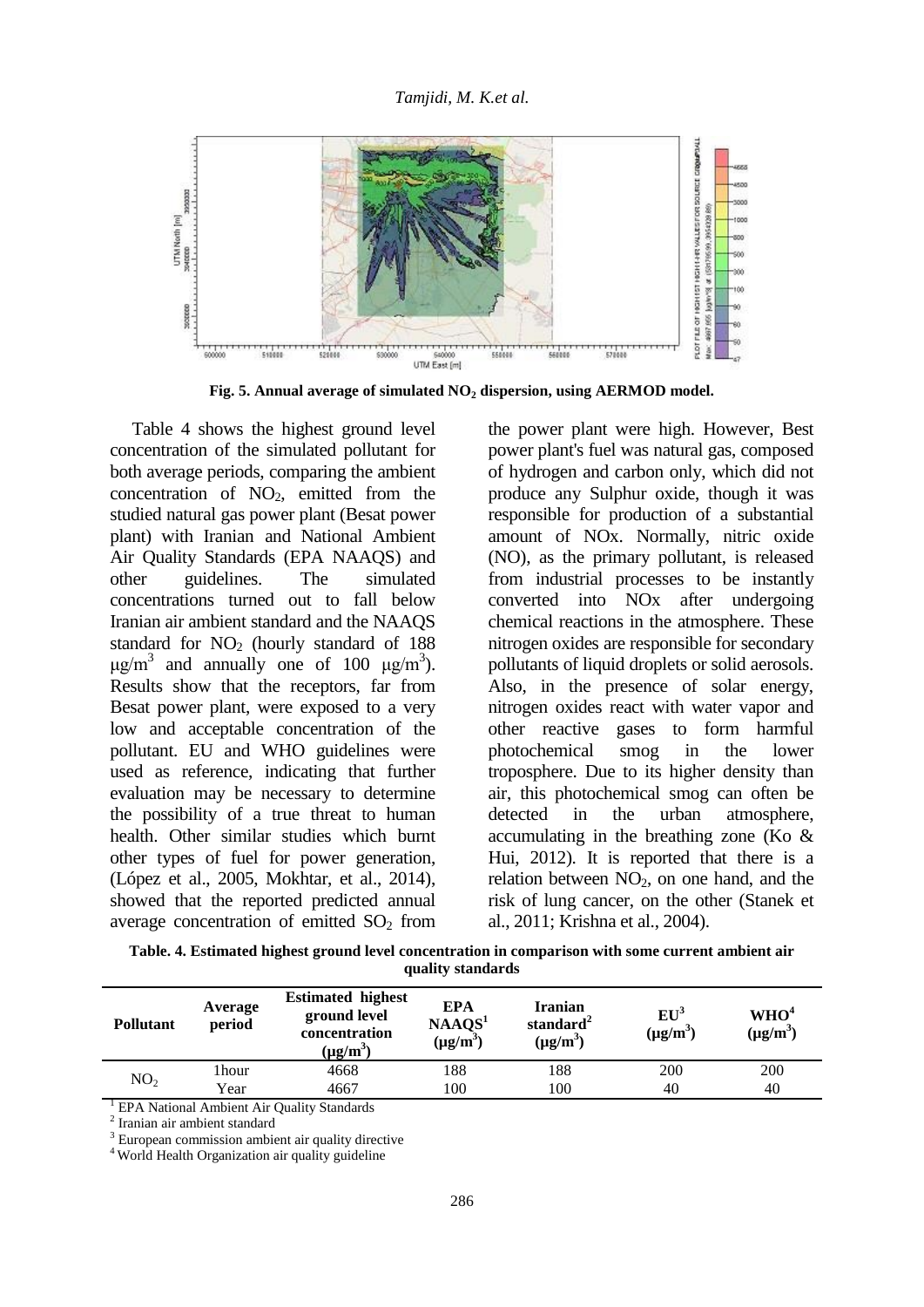The present study investigated the impact of Besat power plant on reduction of air quality in the three cities of Varamin, Nasirshahr, and Islamshahr, using AERMOD Model to determine the pollution source matrix of a specific source. Once the air pollutant concentration was modelled, it used an innovative idea to allocate airpollution-related taxes. Since no scientific and cognitive method has been presented so far, this idea could be a model to determine the complications and solve the legal problems, associated with it. Two different methods were used to determine the complications: The first method was based on the city's boundaries and the simulated amount of air pollutant concentrations in each city as a receptor. It should be mentioned that estimation of air pollution taxes, based on air pollution modeling, was first developed in this study (Fig. 6, wherein A, B, and C are air pollutant concentration matrices of each city). In the second approach, the population of each receptor played a role, beside the city's boundaries and the simulated amount of air pollutant concentrations in each city as a receptor (Fig. 7). In the current study,  $P_A$ ,  $P_B$ , and  $P_C$  stand for each city's population.

As aforementioned, three cities of Varamin, Eslamshahr, and Nasirshahr were selected as receptors in the current study, having a pollution of 208996, 548620, and 23802 citizens, respectively. Based on the two different used approaches, Table. 5 gives the share of each city as a receptor in air pollution tax (caused by Besat thermal power plant).



**Fig. 6. Calculation of air pollutant matrices in order to estimate air pollution taxes in the receptors (first approach).**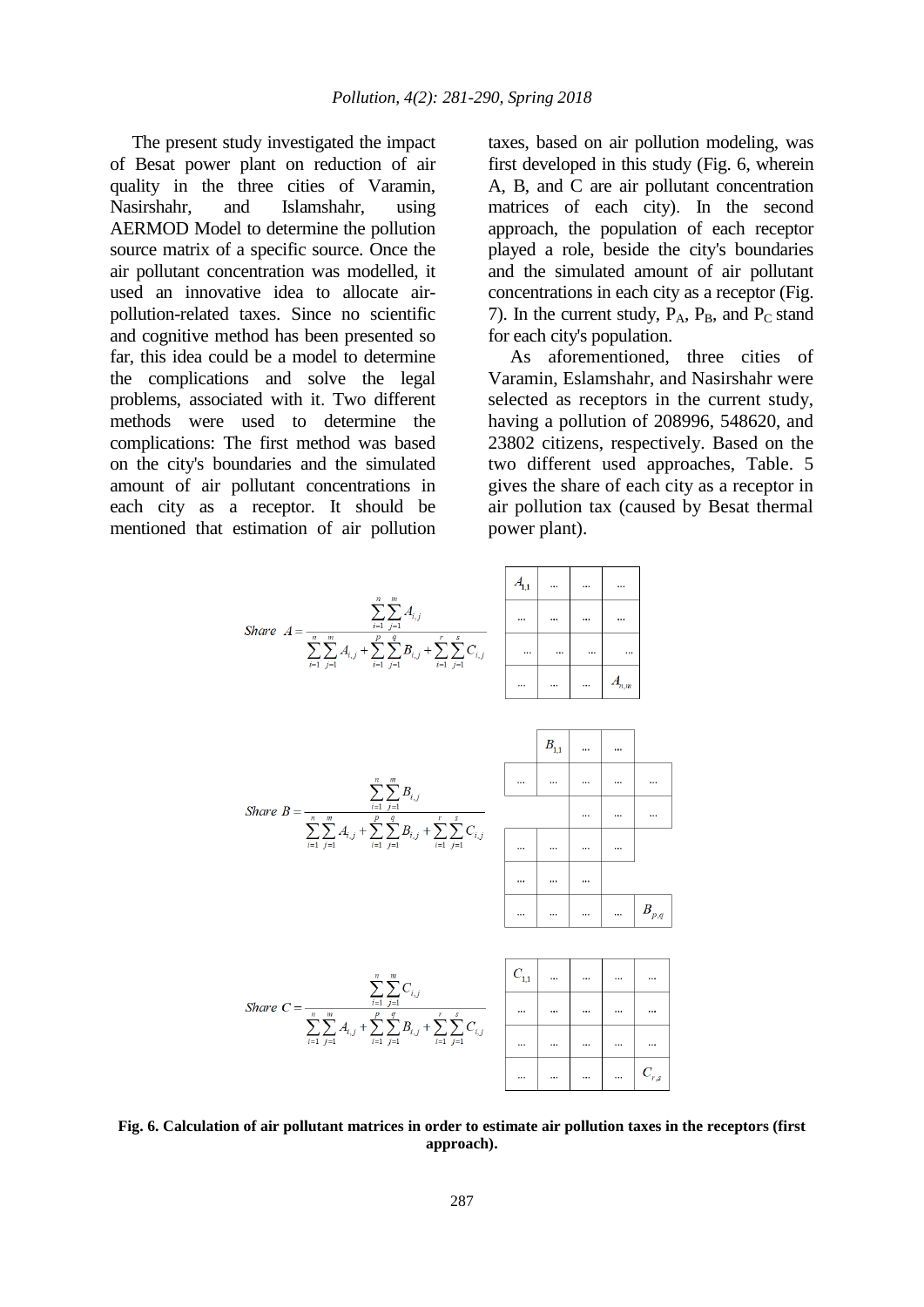*Tamjidi, M. K.et al.*

$$
B_{A} \sum_{i=1}^{n} \sum_{j=1}^{m} A_{i,j}
$$
\n
$$
B_{A} \sum_{i=1}^{n} \sum_{j=1}^{m} A_{i,j} + P_{B} \sum_{i=1}^{p} \sum_{j=1}^{q} B_{i,j} + P_{C} \sum_{i=1}^{r} \sum_{j=1}^{s} C_{i,j}
$$
\n
$$
P_{B} \sum_{i=1}^{n} \sum_{j=1}^{m} B_{i,j}
$$
\n
$$
S_{A} \sum_{i=1}^{n} \sum_{j=1}^{m} A_{i,j} + P_{B} \sum_{i=1}^{p} \sum_{j=1}^{q} B_{i,j} + P_{C} \sum_{i=1}^{r} \sum_{j=1}^{s} C_{i,j}
$$
\n
$$
P_{C} \sum_{i=1}^{n} \sum_{j=1}^{m} C_{i,j}
$$
\n
$$
S_{A} \sum_{i=1}^{n} \sum_{j=1}^{m} A_{i,j} + P_{B} \sum_{i=1}^{p} \sum_{j=1}^{q} B_{i,j} + P_{C} \sum_{i=1}^{r} \sum_{j=1}^{s} C_{i,j}
$$

**Fig. 7. Calculation of air pollutant matrices to estimate air pollution taxes in receptors (second approach)**

**Table. 5. Estimated share of receptors in air pollution taxes, caused by Besat thermal power plant, using two different approaches.**

| City as a receptor | <b>Population</b> | <b>Estimated share, based</b><br>on the first approach | <b>Estimated share, based</b><br>on the second approach |
|--------------------|-------------------|--------------------------------------------------------|---------------------------------------------------------|
| <b>Eslamshahr</b>  | 208996            | 0.348                                                  | 0.594                                                   |
| Varamin            | 548620            | 0.621                                                  | 0.404                                                   |
| <b>Nasirshahr</b>  | 23802             | 0.031                                                  | 0.002                                                   |

Table. 5 shows each city's share of air pollution from Besat thermal power plant. Theses information can be used to determine the taxes and solve the legal problems, associated with it. According to the results from the first approach, Varamin had the largest share of air pollution, caused by Best power plant, and Nasirshahr had the least one; however, based on the second approach, the lion's share surprisingly belonged to Eshalmshahr and the least one to Nasirshahr again. Each city's population was the main reason for this disagreement, proving that beside the city's boundaries as well as the simulated amount of air pollutant concentrations in each city, pollution is of high account to determine the taxes, related to air pollution from Besat thermal power plant.

In a similar study, WRF/CALPUFE couple was used to study the dispersion and distribution of air pollutant emissions from multi-stack industrial sources in Ulsan, Korea, also evaluating the contribution of the source as categorized by different kinds of

air pollution sources. It showed that point sources such as UPIAC and OSIC industrial complexes had the main contribution in air pollutant emissions (Houng- Don Lee et al., 2014). Such results can help authorities to better understand what causes air pollution in the areas. It can also enable environmental administrators to implement more effective policies for reduction of air-pollutant emissions. Generally, the income from environmental taxes should be considered a general governmental income, which should be used in order to maintain the expenditure in other areas, as well as reduce taxes or debts. Moreover, some of the related incomes could be used to make up those, most affected by environmental damages. Nonetheless, in practice they are some challenges. It is difficult to measure the impact of environmental damages to individuals from a range of pollutants. Keeping in mind that the environment is a public type of goods that can suffer from wide-spreading damages, caused by different pollutants, environmental-related taxes can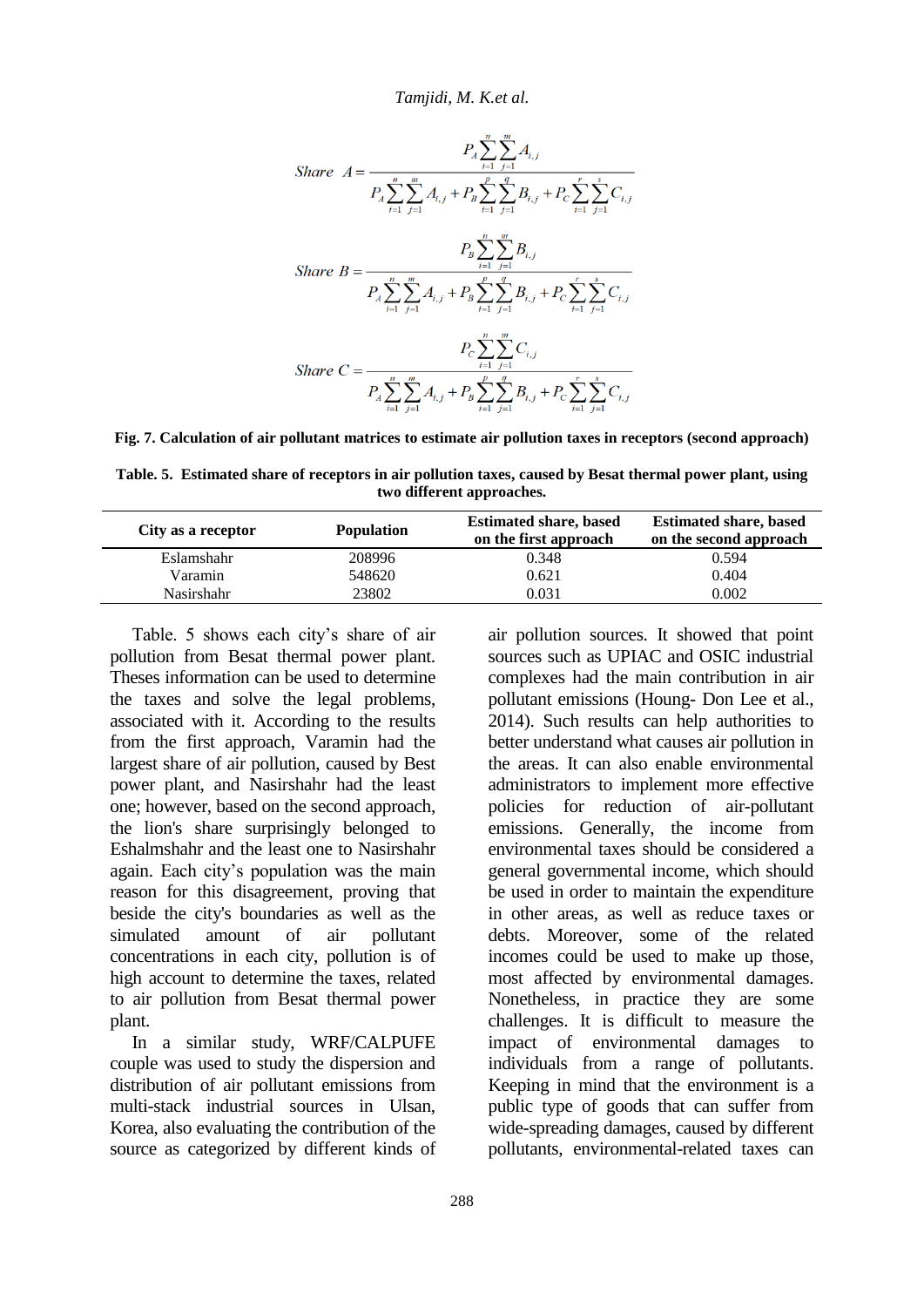be widely used to neutralize the increased costs for hospitals, thus adapting to environmental damages (Environmental taxation, 2011).

## **CONCLUSION**

The current study investigated AERMOD modelling of  $NO<sub>2</sub>$  emissions from Besat thermal power plant. Based on its results, the simulated concentration of  $NO<sub>2</sub>$  did not exceed either Iranian or National Ambient Air Quality Standards (EPA NAAQS). Therefore, natural-gas-based power plants can be considered a clean technology in the area of power generation. Additionally, the  $simulated$   $NO<sub>2</sub>$  concentrations, via AERMOD model, were used to determine the pollution source matrix of Besat power plant, employing an innovative idea to allocate air-pollution-related taxes that can be used to determine the complications and solve the legal problems, associated with it. Two different methods were used to determine the complications with three discrete receptors chosen in the modelling domain, namely, the cities of Varamin, Eslamshahr, and Nasirshar, located 2 km, 43 km, and 48 km from the power plant, respectively. In the first method the city's boundaries and the simulated amount of air pollutant concentrations were considered for each receptors' share of air pollution, caused by Besat thermal power plant, whereas the second one considered the population of each receptor, too. According to the first approach, Varamin had the largest share in air pollution, caused by the power plant, while the second one surprisingly showed the largest share to for Eshalmshahr, thus showing the significant influence of population in determining the share of air pollution, caused by Besat thermal power plant.

## **REFERENCES**

Ali, M. and Athar, M. (2010). Dispersion Modeling of Noxious Pollutants from Thermal Power Plants. Turkish J. Eng. Environ. Sci., 34, 105-120.

Baawain, M., Al- Mamun, A., Omidvarborna, H. and Al-Jabri, A. (2017). Assessment of hydrogen sulfide emission from a sewage treatment plant using AERMOD. Environ. Monit. Assess., 189- 263.

Balaceanu, C. and Stefan, S. (2004). The Assessment of the TSP Particulate Matter in the Urban Ambient Air. Rom. Rep. Phys., 56, 757-768.

Cuculeanu, V., Sterrer, R., Mocioaca, G., Schimak, G. and Anghel, M. (2010). Design of the Air Quality Monitoring Network for Bucharest City. Rom. Rep. Phys., 62, 383-395.

Environmental Taxation, a Guide for Policy Makers, 2011. Available at www.oecd.org/env/taxes/innovation.

Ghadiri, Z., Rashidi, Y. and Broomandi, P. (2017). Evaluation Euro IV of effectiveness in transportation systems of Tehran on air quality: Application of IVE model. Pollution, 3(4), 639- 653.

Giakoumi, A., Maggos, T.H., Michopoulos, J., Helmis, C. and Vasilakos, C.H. (2009). PM2.5 and Volatile Organic Compounds (VOCs) in Ambient Air: A Focus on the Effect of Meteorology. Environ. Monit. Assess., 152, 83-95.

Hao, J., Wu, Y., Fu, L., He, D. and He, K. (2001). Source Contributions to Ambient Concentrations of CO and NOx in the Urban Area of Beijing. J. Environ. Sci. Health, 36, 215-228.

Kesarkar, A.P., Dalvi, M., Kaginalkar, A. and Ojha, A. (2007). Coupling of the weather research and forecasting model with AERMOD for pollutant dispersion modeling. A case study for PM10dispersion over Pune, India. Atmos. Environ., 41, 1976–1988.

Kisku, G.C. and Markandeya, T. (2015). Role of Air Pollutants Emitted from Coal Power Plant and Meteorology in Climate Change. Clim. Change, 1, 483-490.

Ko, F.W. and Hui, D.S. (2012). Air Pollution and Chronic Obstructive Pulmonary Disease. Respirology, 17, 395-401.

Krishna, T. R., Reddy, M.K. Reddy, R.C. and Singh, R.N. (2004). Assimilative Capacity and Dispersion of Pollutants Due to Industrial Sources in Visakhapatnam Bowl Area. Atmos. Environ., 38, 6775-6787.

Kumar, A., Patil, R.S., Dikshit, A.K. and Kumar, R. (2017). Application of WRF Model for Air Quality Modelling and AERMOD – A Survey. Aerosol Air Qual. Res., 17, 1925- 1937.